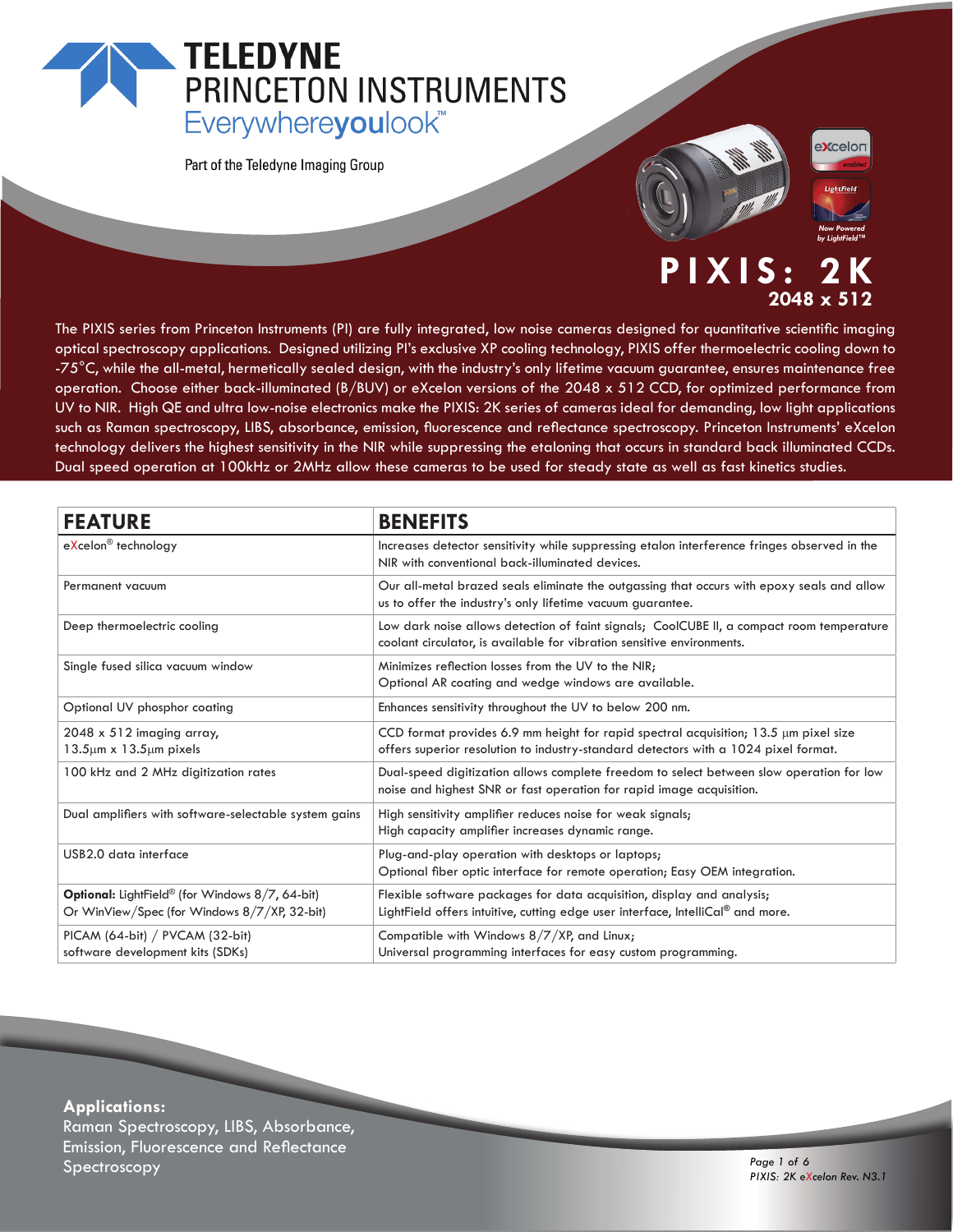### **TELEDYNE** PRINCETON INSTRUMENTS Everywhereyoulook<sup>"</sup>

Part of the Teledyne Imaging Group

### **SPECIFICATIONS** e**x**celor **PIXIS: 2KB\_eXcelon PIXIS: 2KB/BUV** Features Back-illuminated CCD with eXcelon technology. Back-illuminated CCD. Enhanced sensitivity in the UV and the NIR with High sensitivity in both the visible and UV regions. low etaloning. Special BUV version offers the highest sensitivity in the UV region. Dark current  $@ -75^{\circ}C$  (e-/p/sec) 0.001 (typical) 0.001 (typical) 0.001 (typical) CCD format 2048 x 512 imaging pixels; 13.5 x 13.5-µm pixels with 100% fill factor Imaging area 27.6 x 6.9 mm (optically centered) Optical mount Princeton Instruments Acton spectrometer adapter with optional shutter Deepest cooling temperature |-75°C guaranteed Thermostating precision  $\pm 0.05^{\circ}$ C Cooling method Thermoelectric air or liquid cooling (CoolCUBE II required) Spectrometric well capacity: High Sensitivity 250 ke- (typical), 150 ke- (min) High Capacity 750 ke- (typical), 600 ke- (min) ADC speed/bits 100kHz/16-bit and 2MHz/16-bit System read noise @100 kHz 3.5 e- rms (typical), 6 e- rms (max) @2 MHz 14 e- rms (typical), 20 e- rms (max) Vertical shift speed  $15.2 \mu$ sec/row Non-linearity  $|$  <1% @ 100 kHz Software selectable gains  $\vert$  1.5, 3, 6 e- (high sensitivity); 3, 6, 12 e- (high capacity); available at all speeds Operating systems supported Windows 8/7/XP (32-bit), Windows 8/7 (64-bit) and Linux Data interface USB2.0 I/O signals Two MCX to BNC connectors for programmable frame readout, shutter, trigger in Operating environment  $+5$  to  $+30^{\circ}$ C non-condensing Certification CE Dimensions / Weight 16.59 cm (6.53") x 11.81 cm (4.65") x 11.38 cm (4.48") (L x W x H) / 2.27kg (5lbs)

All specifications are subject to change.

### **SPECTRAL RATE**

| @ 100 kHz Full Vertical Binning (FVB) | $35$ spectra/sec |
|---------------------------------------|------------------|
| @ 2 MHz Full Vertical Binning (FVB)   | 90 spectra/sec   |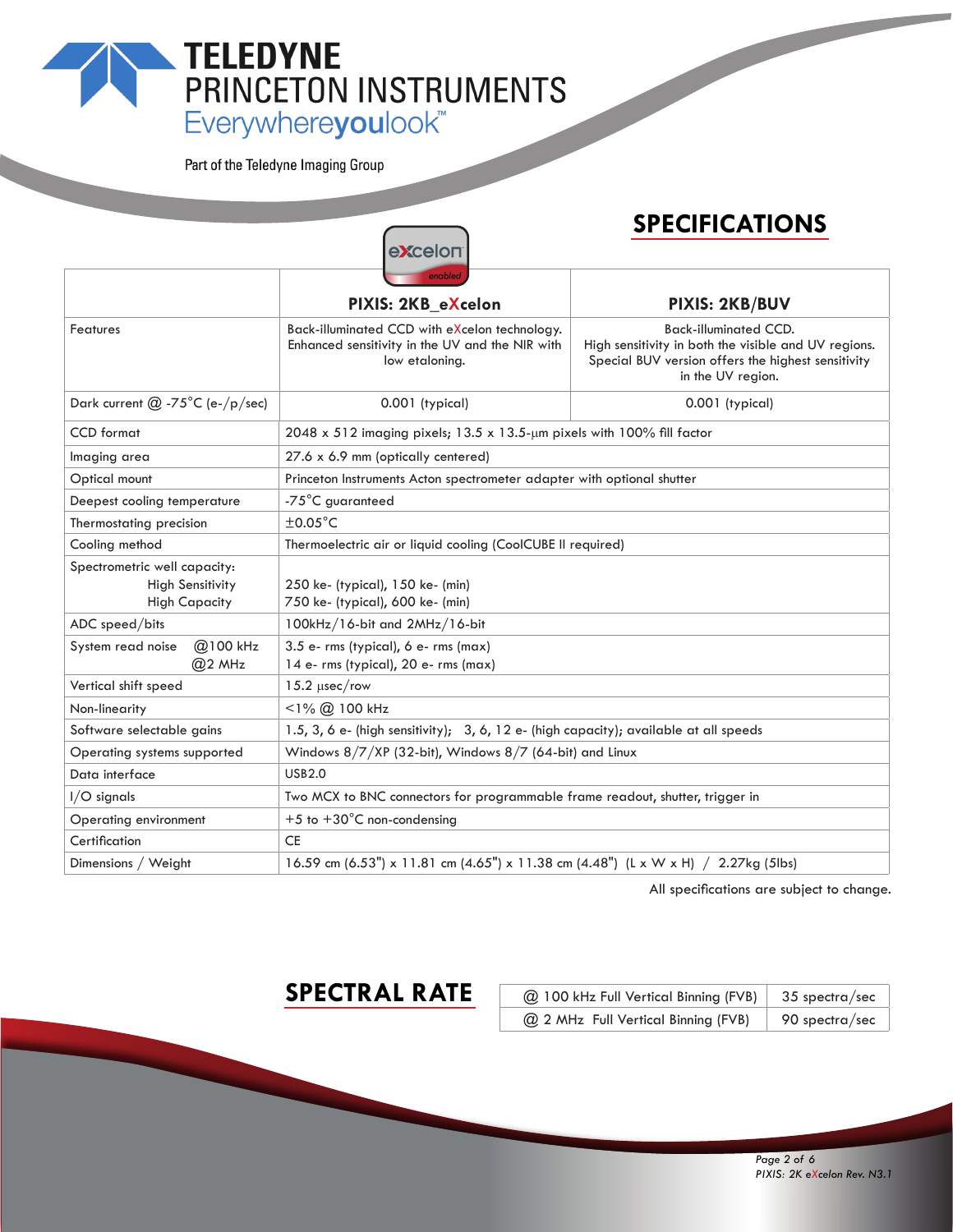Everywhereyoulook<sup>"</sup>

PRINCETON INSTRUMENTS

Part of the Teledyne Imaging Group

**TELEDYNE** 



### Graph shows typical Quantum Efficiency (QE) data measured at  $+25^{\circ}$ C. QE decreases at normal operating temperatures. For the best results for your application, please discuss the specific parameters of your experiment with your sales representative.

### **VACUUM WINDOW AR COATINGS**

- **NOTES:**<br>• Standard anti-reflection (AR) coating options shown on graph
- Designed by Acton Optics, our BBAR coating offers unmatched performance for 400 nm - 1100 nm
- Custom wedge window options and other AR coatings are also available

*Contact your local sales representative for more information*

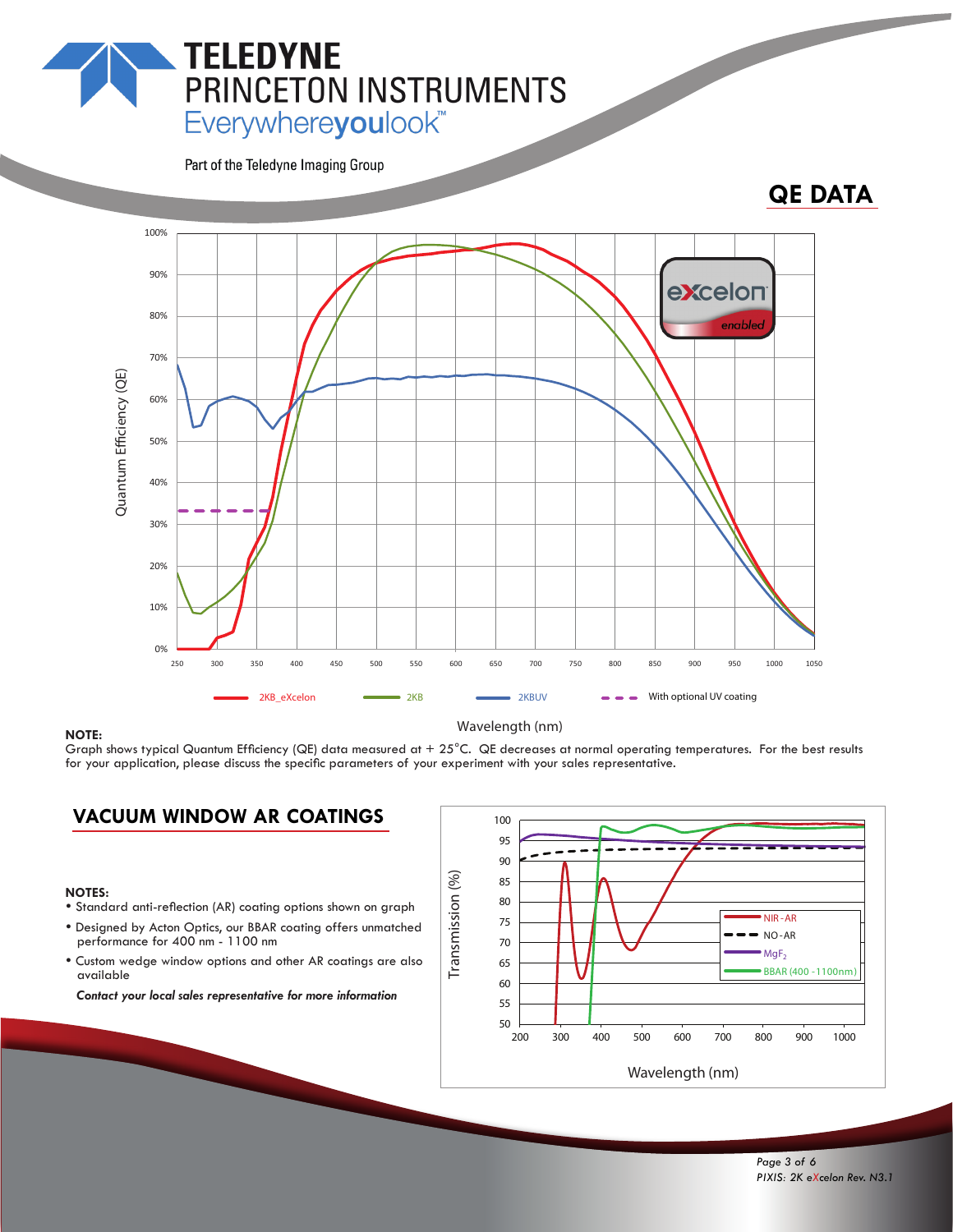# **TELEDYNE PRINCETON INSTRUMENTS**<br>Everywhereyoulook"

Part of the Teledyne Imaging Group

### **eXcelon Performance**





B\_eXcelon provides superior QE over the standard back illuminated ("B") version in the UV-NIR range.

B\_eXcelon provides significantly lower etaloning (unwanted fringes) compared to standard back illuminated ("B") version.



Data taken with white light source through a monochromator, comparing etaloning performance of eXcelon vs. back-illuminated CCDs.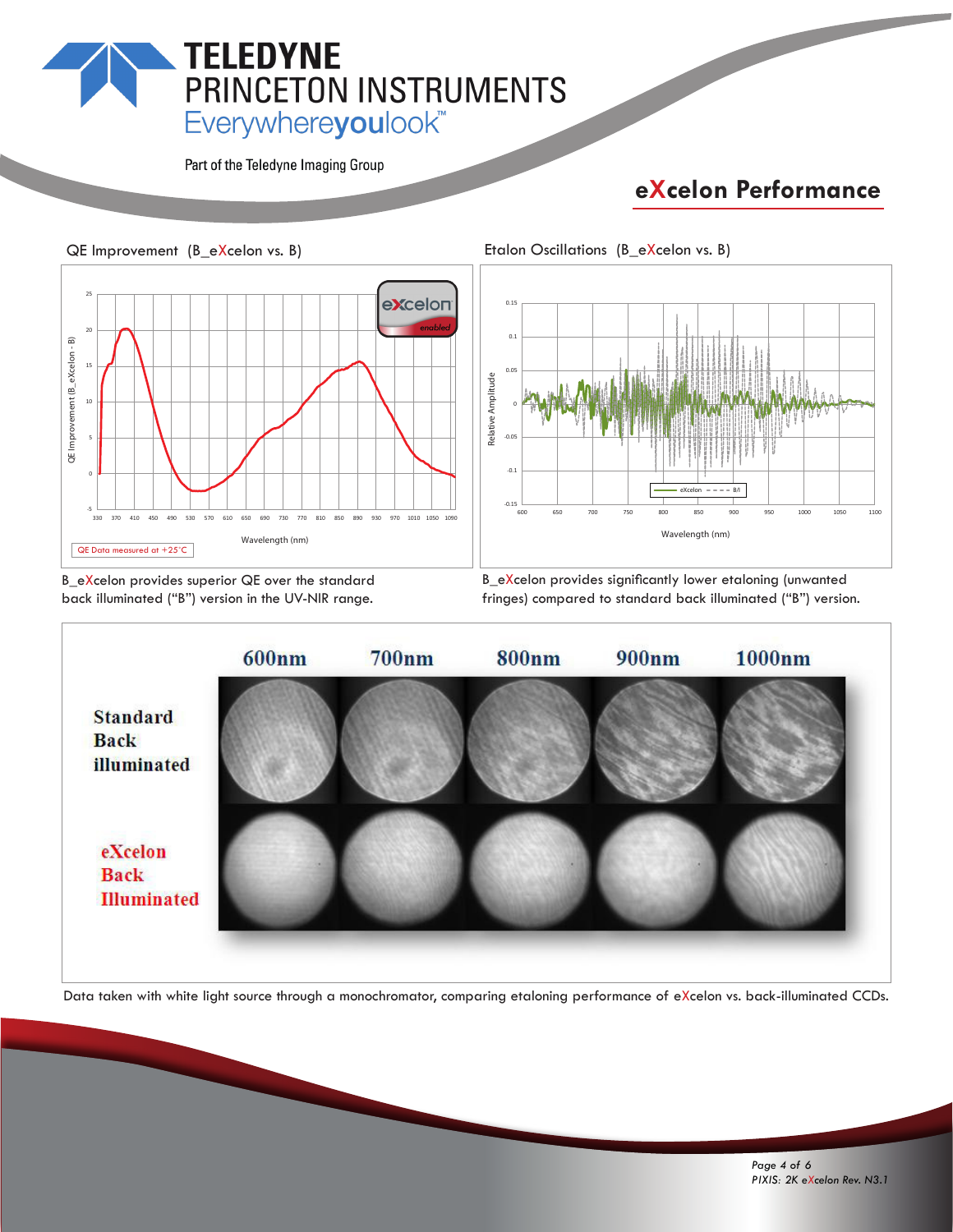## **TELEDYNE** PRINCETON INSTRUMENTS Everywhereyoulook<sup>"</sup>

Part of the Teledyne Imaging Group

### **PIXIS DRAWINGS (AIR COOLED)**